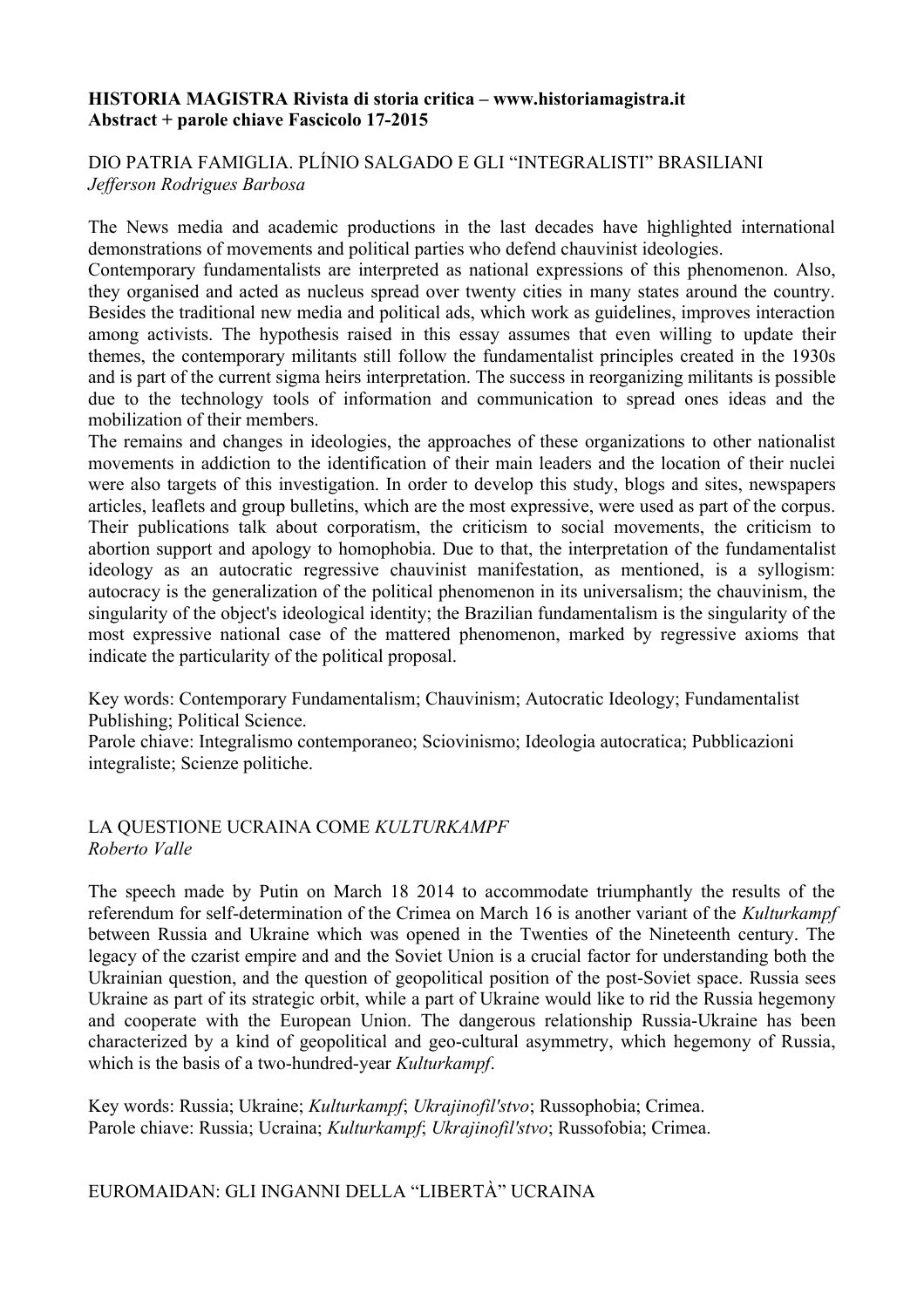#### *Maria Nikitina*

In order to explain Ukrainian recent events, it is necessary beginning from the deep difference among Ukraine regions. West Ukraine is close to Poland, EU, United States; East Ukraine and Crimea are close to Russia. During the Yanukovich's government, there was a try to neutralize those differences through European integration, but the plan failed: because of his economic interests, Yanurovich refused to sign the agreement with EU. For many people, this refusal has been the pretext to take to the streets. Nevertheless, there was not a clash between a tyrant and his opponents, but between two financial elites; that people was manipulated by the Yanukivich's enemies – they had other financial interests. The resulting political revolution took to intensify the differences among Ukrainian regions. Indeed, in South East Ukraine and in Crimea, separatist movement developed, and took those regions to secession and consequent accession to Russia. All that has originated the scorn of most of the international community, and has confirmed that unified Ukraine does not exist and cannot exist.

Key words: Ukraine; Nationalism; Maidan; Financial Elites; Social Swarming; Manipulation of Public Opinion; Separatist Movements; Crimea, Russian Federation; Spin Doctors. Parole chiave: Ucraina; nazionalismo; Maidan; *Élites* finanziarie; *social swarming*; Manipolazione dell'opinione pubblica; Movimenti separatisti; Crimea; Federazione Russia; *Spin Doctors.*

## "MERITOCRAZIA": CONCETTO CHIAVE DELL'EGEMONIA NEOLIBERISTA POST-LIBERISTA *Salvatore Cingari*

The article analyzes the use of the term meritocracy in the context of processes of neo-liberal hegemony. Having clarified the meaning of the word, it traces the history from Advent of meritocracy by Michael Young, showing the differences between the American neoliberal positive connotation, and the European one, contrasting to the concept of equality. The paper then analyzes the conceptual implications of meritocracy, highlighting the ideological function. The meritocratic culture of neo-liberal is also linked to the criticism of democracy itself and a hierarchical and authoritarian conception of work and society.

Key words: Meritocracy; Equality; Hegemony; Ideology; Neoliberalism; Postdemocracy. Parole chiave: Meritocrazia; Eguaglianza; Egemomia; Ideologia; Neoliberismo, Post-democrazia.

## IL SUD CONQUISTATO DAI PIEMONTESI. IL CASO PINO APRILE *Guido Panico*

*Terroni. Tutto quello che è stato fatto perchè gli italiani del Sud diventassero meridionali*. This is the title of the first book, published in 2014, dedicated to Pino Aprile and it tells the history of South of Italy from the national unification to the recent past. After the first one, three other books were published. The historiographic work of the three works is weak and it reflects a secular literature, based on the interpretation of the Risorgimento as a prosperous kingdom conquest done by the Piedmont, considered one of the advanced countries of that time. The nostalgic historical revisionism of Pino Aprile and other journalists about the reconstruction of a common sense of the South of Italy history with political repercussion. Therefore, historians should pay attention to it. This paper represents a case of history told to the population with its legacy of simplifications and anachronisms.

Key words: Anachronism; Civil War; Common Sense of the History; Historic Revisionism;